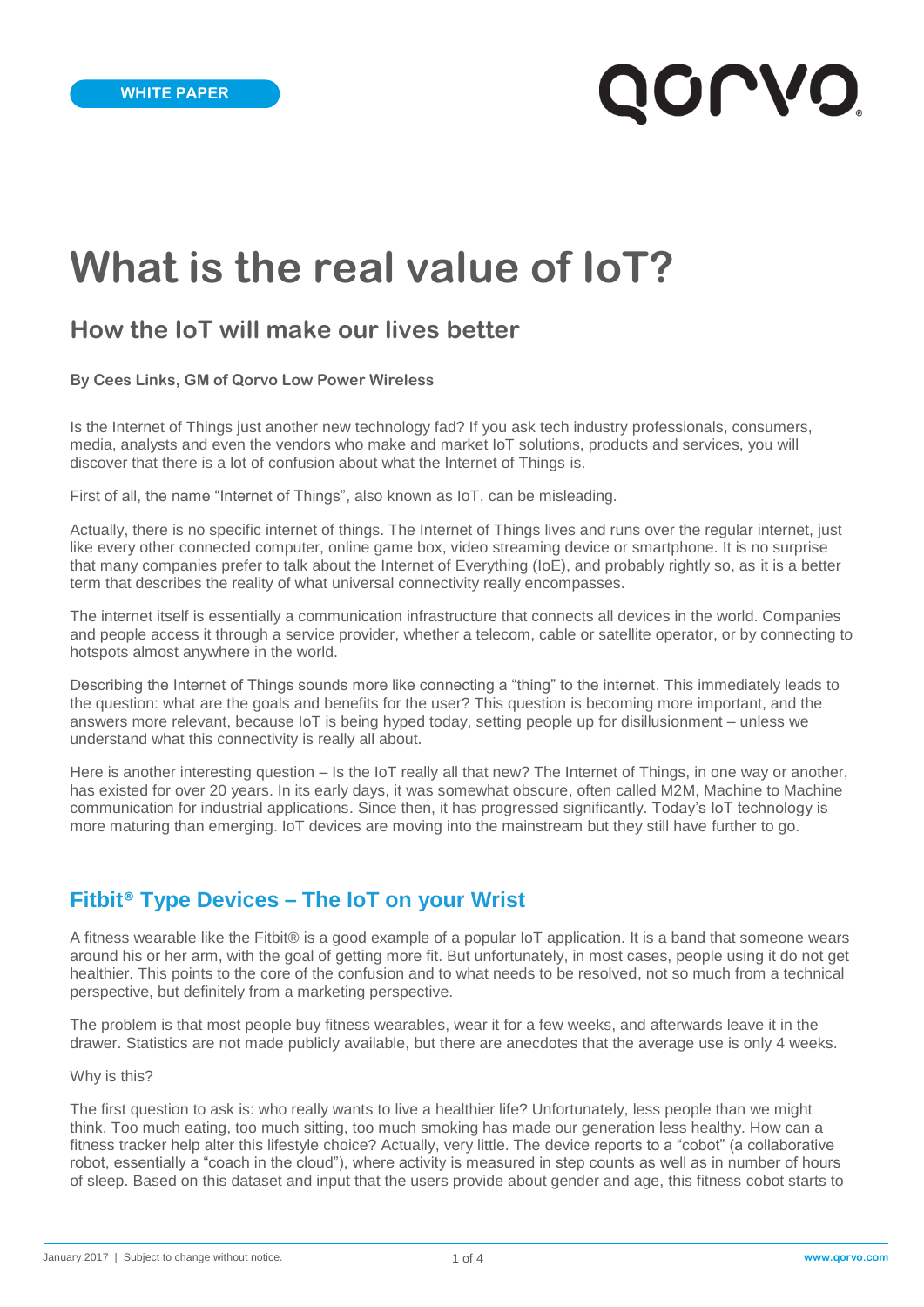

coach people on how to become fitter. To successfully become healthier, people have to use this information tochange their behavior. Most people do not.

So this is the real question: do we want to listen to our coach?

It is just like saying: "I do not want to weigh myself regularly, because I get depressed reading my weight and I am happier not knowing." Whoever has been in coaching knows that measuring can be an effective tool for improvement but the client must want to change to succeed. Setting goals and measuring progress can make all the difference.

So do we even want to be coached? If the answer to this question is "yes", then fitness trackers will fly off the store shelves. If the answer is "no", only the very interested and disciplined will be the right audience for these products.

The bottom line is this: the device is an enabler for someone who WANTS to be coached to live a healthier life. The device is just a "thing". Although it is a good example of the Internet of Things, it also shows that the Internet of Things essentially is not about things, but is only an enabling service. It is a good solution for people willing to be coached, for people willing to make better decisions about their lifestyle. If someone buys you a fitness tracker for your birthday, it will probably not get a lot of use unless you really want to change your lifestyle.



### **The Smart Home – Enabler for a Better, Safer and More Efficient Life**

Another example of the IoT is the smart home. It has been slow to reach success, despite 50 years of development and hype. Could it be that the smart home is also suffering from the same marketing problem as the Fitbit®? Clearly the smart home puts a thing (the home) in the center which leads to the immediate question of what are the underlying services?

"Home security" immediately comes to mind. Even though security services have been around for decades and are not usually marketed as IoT, at the core they really are. The "things" are the sensors, and the phone line is the connection to the outside world (in this case the connection to the security firm).

The problem is that it is a closed proprietary system. Efforts are made to make it more open, so that residents also get a message on their phone in addition to messaging the security service. Users can turn the system on and off remotely with their smartphone, without being at home. They essentially use the smartphone as the home control panel.

"Home security" is the leading smart home IoT solution in the market today. Another popular part of the smart home is the smart meter. But there is nothing really smart about today's smart meters. A smart meter (thing) is a meter connected (via the internet) to the utility, that can continuously track the energy consumption in the home. A few utilities even allow access to a website to check energy consumption, but most don't.

This makes life easier for the utilities. Now they send bills without having to read meters in the field. However, there is nothing smart about the meter: there is no coaching ("cobot"). Using the wrong words confuses concepts and conceals the real value of the internet. This makes it even more important to understand the value of the internet – not only to get the marketing right, but also to put business models in place that can generate value, so the IoT can really take off.

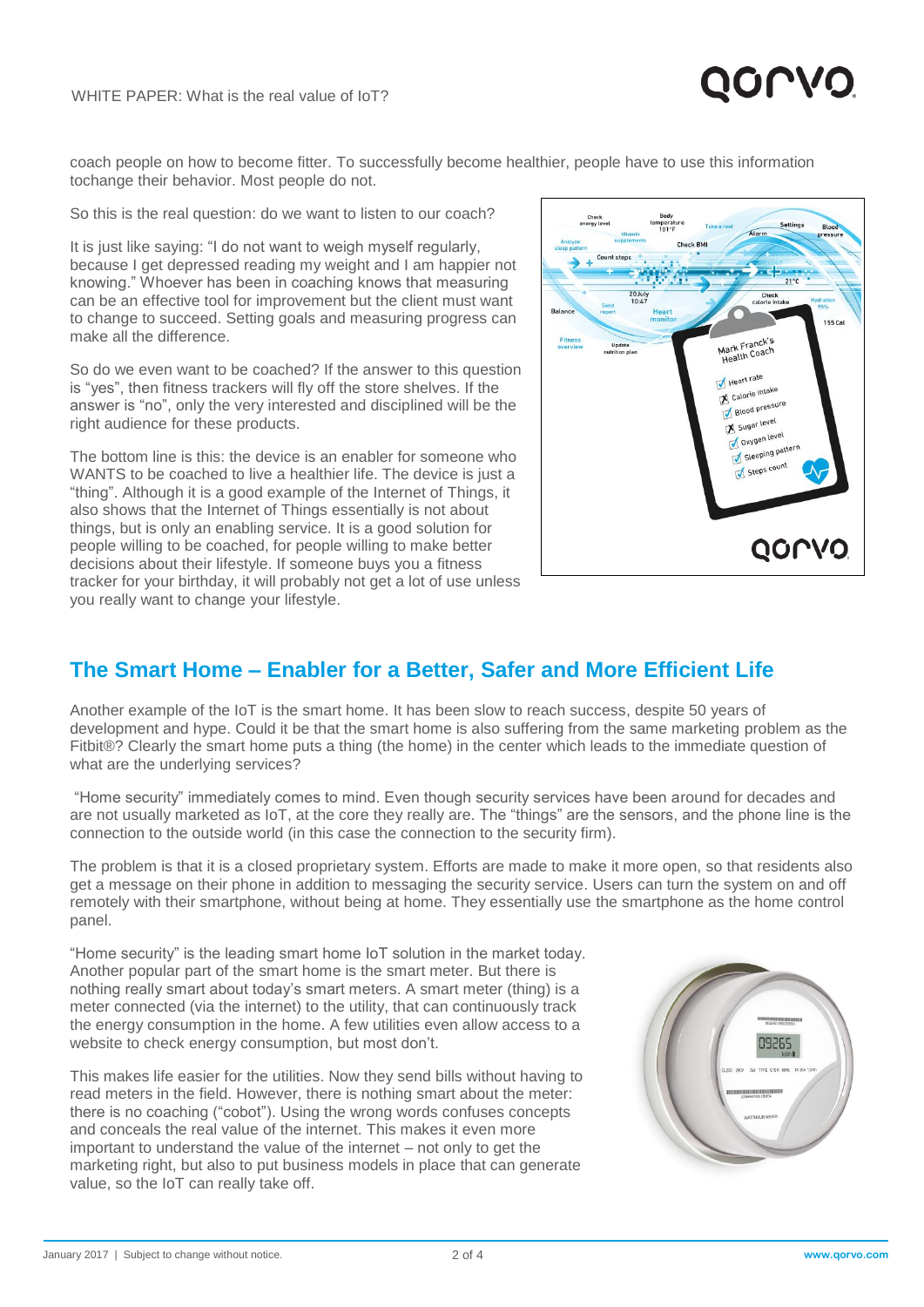

## **So What is the Value?**

Let us first look at the value of the internet: allowing people to get immediate access to information to make faster, better decisions. A great example is product development. When defining a new product 25 years ago, a product manager had to study a market, understand customer requirements, analyze competitors and competing products. Market research reports needed to be searched, identified, ordered and mailed. Going to stores and trade shows, visiting competitors' booths, were often the only ways to understand the competitive field. This was a process that could take weeks or months. Today, by using the internet, this analysis process can be shortened to days. At the same time, the quality of the information has improved enabling better decisions with fewer mistakes.

Today, something similar happens during conversations at the dinner table. When questions pop up, they can immediately be addressed by doing a quick search on your smartphone. For example, from what will the weather be tomorrow, to "who is who", and when did this or that happen. For many families, the golden rule is "no smartphones at the dinner table." But this rule quickly loses its value when the depth of the dinner conversation instantly improves by less speculation and the introduction of clear facts.

The key for the Internet of Things is in the same realm: enabling better decisions made faster. More sensors collect more data, more sophisticated software does better data analytics and then detects trends and anomalies. Alerts are generated by comparing data sets with average trends. It is clear that "things" play only an enabling role, just collecting the data. **The actual value is generated by the interpretation of the data and the execution on it.**

#### **How is this True Value Generated?**

Let us take a look at the applications above. Consider the fitness tracker case. When people want to make 10,000 steps per day (as is recommended by physicians), it is better to take the stairs instead of taking the elevator. People will argue that they don't need a device for this. However, it helps if it keeps people committed to their goals.

This also applies to the smart home. If residents do not have a security system, they will know that someone broke into their house only after they come home. But would it not be better that residents or someone else be notified at the moment the burglary is taking place? So they can take immediate action and prevent the theft?

It is also clear how a smart meter generates value. When abnormal energy consumption is detected, it should send out an alert to the home owner, or, even better, it could take action itself by shutting off the power supply and the water, preventing the energy bill from racking up. By adding leak and temperature sensors throughout the home, the smart meter could pinpoint the exact problem to help troubleshoot.

An illustration of "faster and better" is the Sensara Assisted Living solution. It can help senior citizens live independently in their own home longer. It works with a few internet-connected motion sensors located in strategic places the home. With a cloud based data analytics program that, over a period of about two weeks, learns the senior person's life style, the application is able to send alerts in case anomalies are detected. For example, if a person is not getting out of the bed in the morning, or not returning home within a reasonable time frame, a caretaker can take action.

These systems can also detect behavior trends over time. For example, when someone starts walking slower, it can be an indicator of balance problems with an increased risk of falling and breaking a hip. Bottom line, it is about collecting more data, extracting more relevant information via data analytics and enabling more timely interventions. **This is the core value of IoT.**

### **How Important is Better and Faster?**

Do we really need this "better and faster" mantra? Modern society seems to be in a rat race. Are we risking that people drop out? Not being able to keep up? These are fair questions, but not logical ones. We have to realize that much of our wealth and well-being today is a result of better and faster decision making.